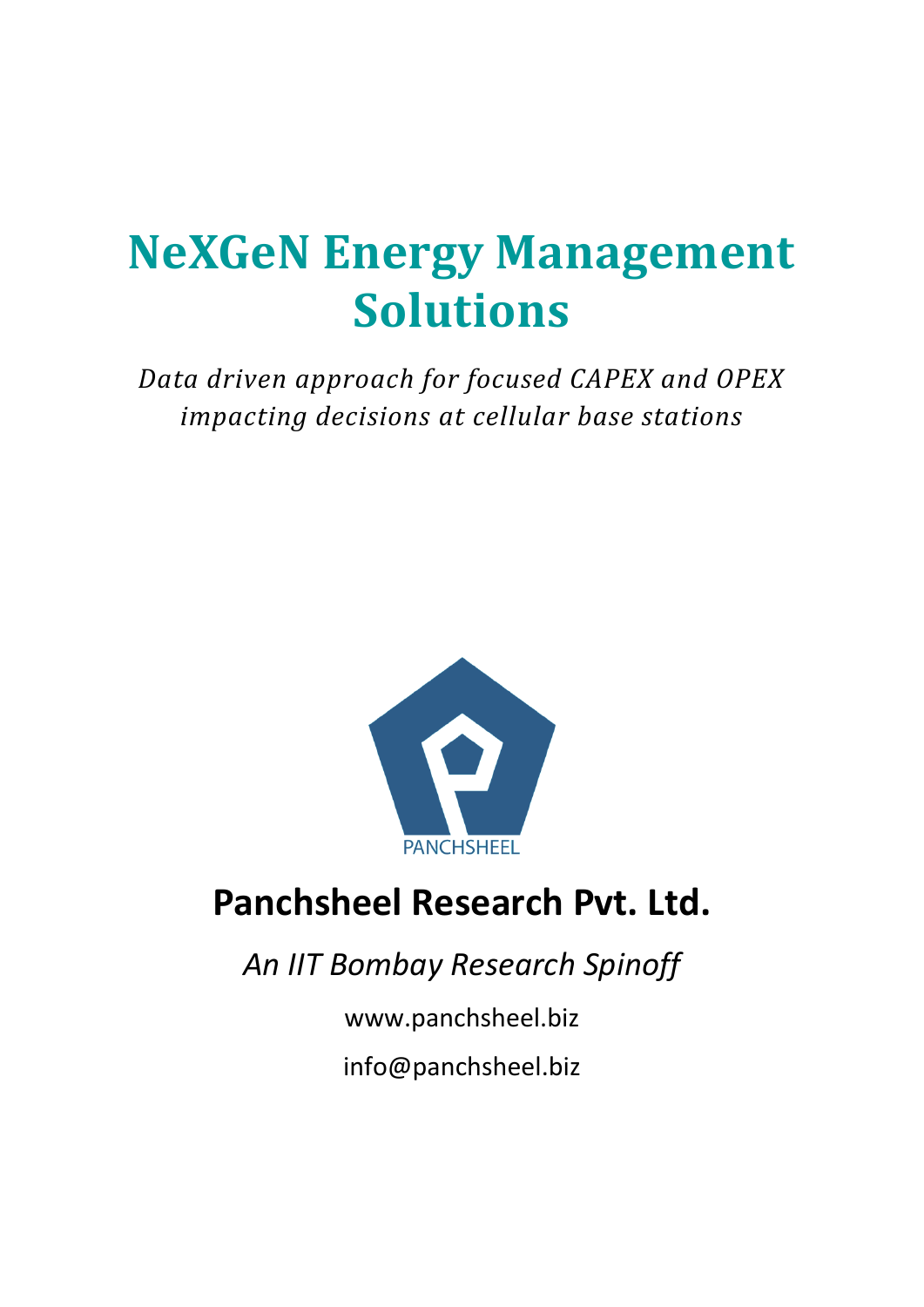

#### **Introduction**

Power & Fuel (P&F) expense constitute majority of operating expense, and Diesel alone constitutes ~40% of overall Power & Fuel (P&F) expense!

As part of the continuous efforts by the industry to bring down these costs, several initiatives are being tried. However performance of these initiatives is heavily dependent on site characteristics (tenancy, weather, asset-health, grid availability etc.), technology evolution and fuel costs. Implementation of identified initiatives is typically done at a grouplevel and given the diversity in site characteristics, the actual benefits reduce.

**A site-specific decision making can significantly reduce the Operational Expense (OPEX)**. Given the large (x 10K sites) and individual site characteristics, there is a need of a data analytics driven approach for site-specific decision making.

**We specialize in providing focused decisions that bring benefit at every site, while operators / IP retain the flexibility in introducing new initiatives.**



#### **Optimization Tool**

With our solution, SPs / IPs can strengthen the planning process and take informed decisions that benefit every individual site. We have developed a data analytics based recommendation engine for reducing site OPEX and optimizing CAPEX deployment towards OPEX reduction initiatives.

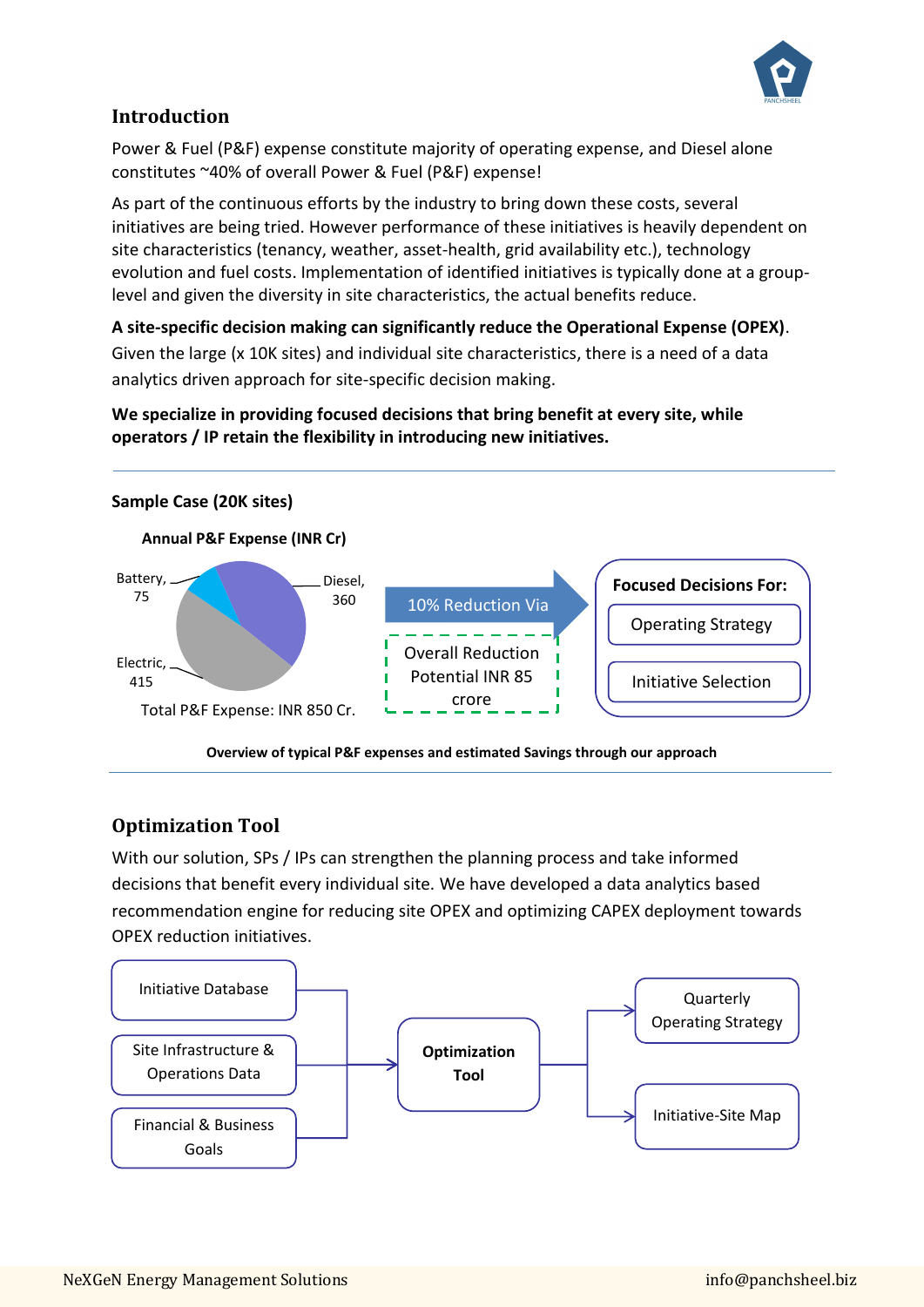

#### **Site Monitoring System**



Based on our revolutionary technology for tamper-proof data collection, this is the most advanced BTS site monitoring solution ever used by the industry

#### **Field Validated Solution (Joint pilot with a leading Infrastructure Provider)**

Our solutions have been field tested in some of the most challenging operating environments. The results have been very encouraging, typical savings of about 15-30% on energy costs. Sample results of one of the field trials:



#### **Benefits**

In addition to the ability to monitor individual BTS sites and recommend most optimum solution, our solution helps reduce time to evaluate new initiatives and helps SPs / IPs realize the returns much faster. Most importantly, the process ensures that the best possible decisions are taken consistently.



Focused decisions minimize diesel consumption reducing inflation impact



Maximize gain from investments in Data Acquisition System



Meet regulatory requirements by efficient CAPEX deployment towards renewables